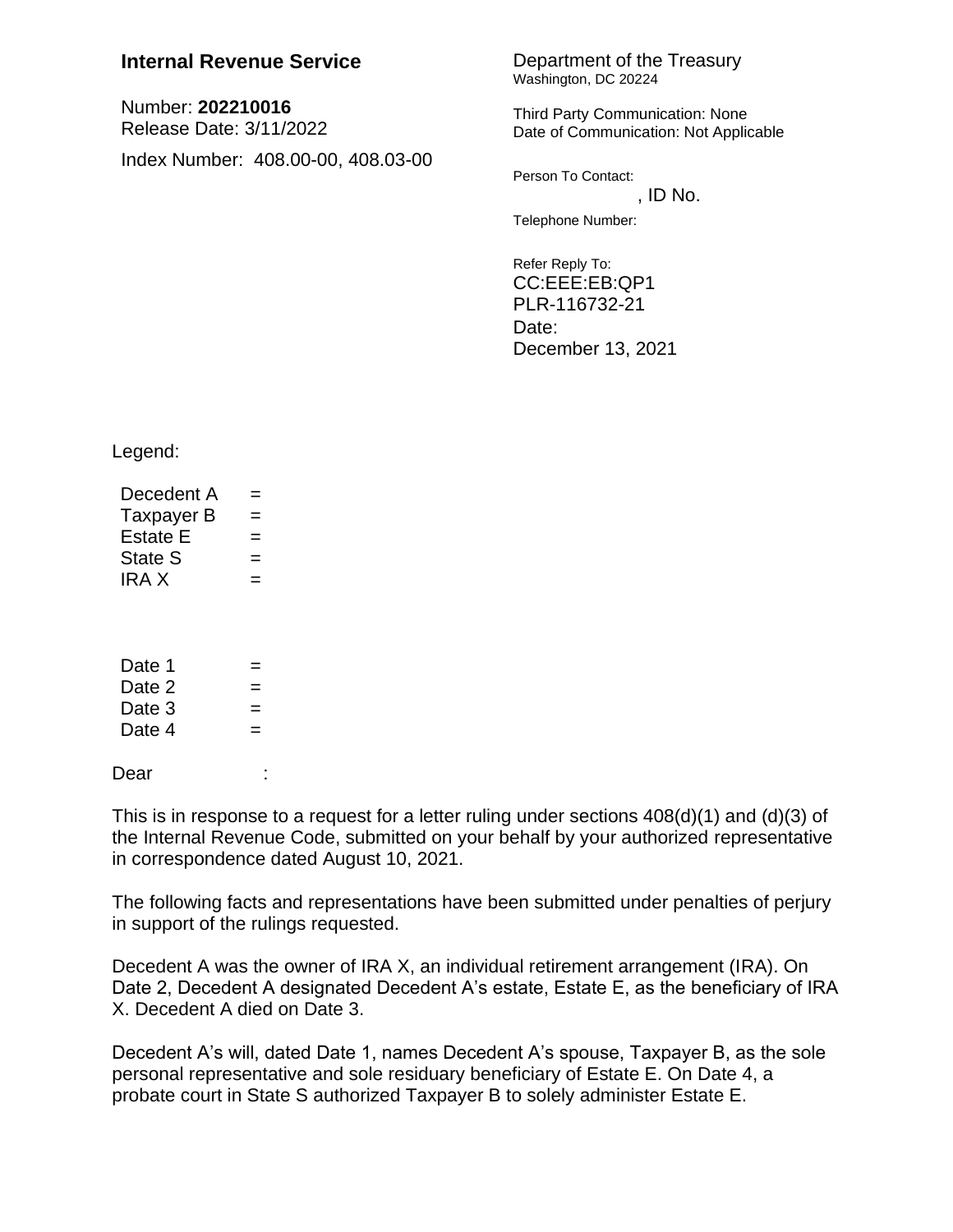At all times after the death of Decedent A, IRA X has been maintained in the name of Decedent A. Before death, Decedent A had received all distributions required under section 401(a)(9).

As sole administrator of Estate E, Taxpayer B intends to pay the entire proceeds of IRA X to Estate E, and then to receive the proceeds as residuary beneficiary of Estate E. Taxpayer B intends to roll over the proceeds, within 60 days of the date the proceeds are paid to Estate E, to an IRA maintained in Taxpayer B's name. IRA X has at all times been maintained as a traditional IRA.

## Requested Rulings

Based on the above facts and representations, you, through your authorized representative, request the following rulings:

1. The proceeds of IRA X to be paid by Taxpayer B will be treated as being paid directly from IRA X to Taxpayer B, and as a result, Taxpayer B will be treated as the payee or distributee of IRA X for purposes of section 408(d)(1).

2. IRA X will not be treated as an inherited IRA within the meaning of section 408(d) with respect to Taxpayer B.

3. Taxpayer B is eligible to roll over IRA X into an IRA set up and maintained in Taxpayer B's own name as long as the rollover of that distribution occurs no later than the 60th day after the date the distribution is received by Taxpayer B as administrator of Estate E.

4. Taxpayer B will not be required to include in gross income for federal income tax purposes for the year in which the distribution of IRA X, and subsequent rollover is made, any portion of the amounts from IRA X received by Estate E and rolled over to the IRA set up and maintained in Taxpayer B's name.

Law

Section 408(d)(1) provides that, except as otherwise provided in section 408(d), any amount paid or distributed out of an IRA shall be included in gross income by the payee or distributee, as the case may be, in the manner provided under section 72.

Section 408(d)(3)(A) provides that section 408(d)(1) does not apply to any amount paid or distributed out of an IRA to the individual for whose benefit the IRA is maintained if: (i) the entire amount received (including money and any other property) is paid into an IRA for the benefit of such individual not later than the 60th day after the day on which the individual receives the payment or distribution; or (ii) the entire amount received (including money and any other property) is paid into an eligible retirement plan (other than an IRA)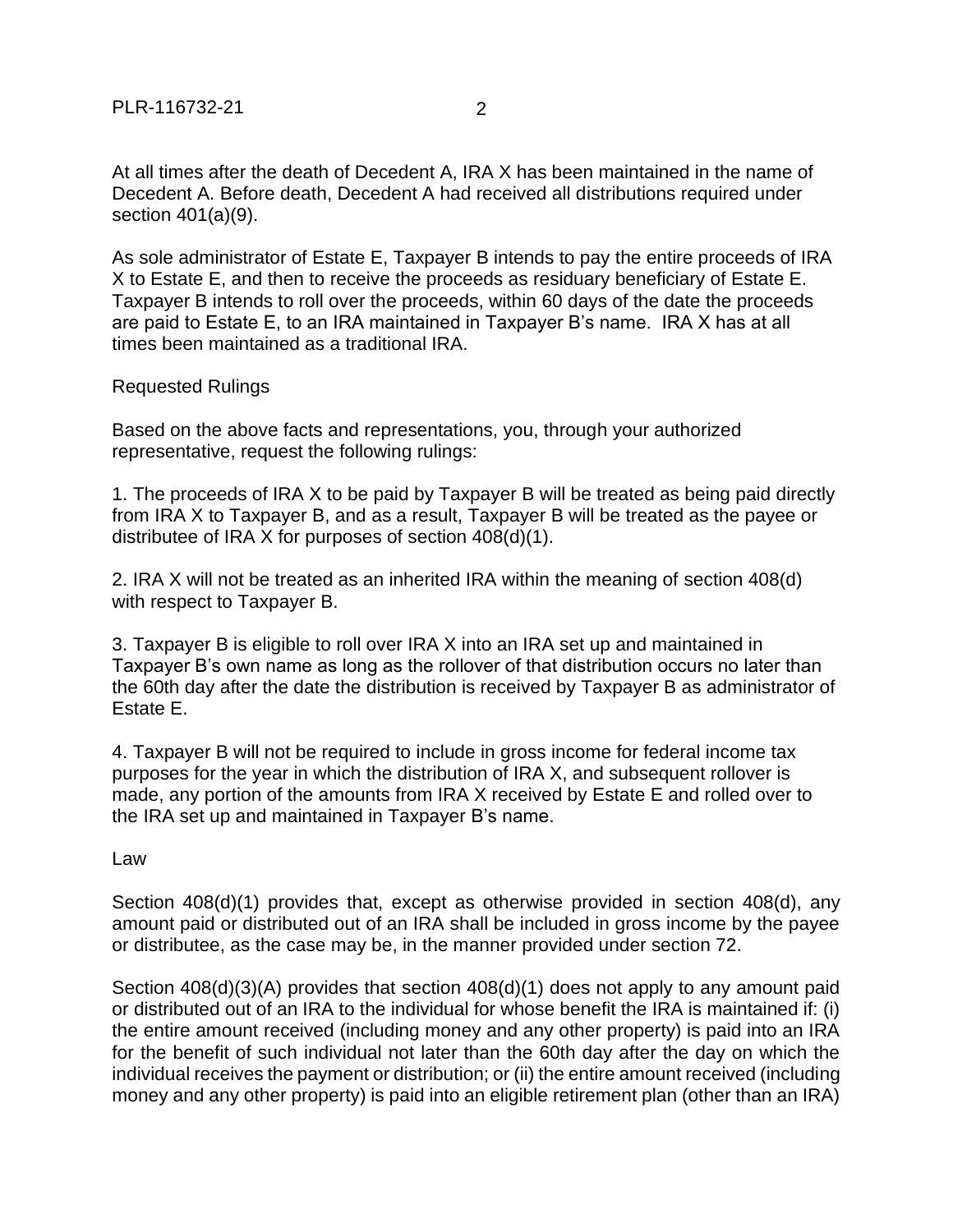PLR-116732-21 3

for the benefit of such individual not later than the 60th day after the date on which the payment or distribution is received, except that the maximum amount which may be paid into such plan may not exceed the portion of the amount received which is includible in gross income (determined without regard to section 408(d)(3)).

Section 408(d)(3)(B) provides that section 408(d)(3) does not apply to any amount described in section 408(d)(3)(A)(i) received by an individual from an IRA if at any time during the 1-year period ending on the day of such receipt such individual received any other amount described in section 408(d)(3)(A)(i) from an IRA which was not includible in gross income because of the application of section 408(d)(3).

Section 408(d)(3)(C)(i) provides that in the case of an inherited IRA, section 408(d)(3) shall not apply to any amount received by an individual from such account (and no amount transferred from such account to another IRA shall be excluded from income by reason of such transfer), and such inherited account shall not be treated as an IRA for purposes of determining whether any other amount is a rollover contribution.

Section 408(d)(3)(C)(ii) provides that the term "inherited IRA" means an IRA acquired by an individual, other than the IRA owner's spouse, as a result of the death of the IRA owner.

Section 408(d)(3)(D) permits the rollover of a portion of the amount paid or distributed from an IRA, providing that if the amount paid or distributed out of an IRA would meet the requirements of subparagraph (A) but for the fact that the entire amount was not paid into an eligible plan, such amount shall be treated as meeting the requirements of subparagraph (A) to the extent it is paid into an eligible plan within the applicable 60 day period.

Section 408(d)(3)(E) provides that the rollover provisions of section 408(d) do not apply to any amount required to be distributed under section 408(a)(6) (regarding required minimum distributions under section 401(a)(9)).

Section 408A(d)(3) contains a special rule that applies for a rollover to a Roth IRA from a non-Roth IRA, which provides in part that, notwithstanding section 408(d)(3), there shall be included in gross income any amount which would be includible were it not part of a qualified rollover contribution. Analysis

Generally, if a decedent's IRA proceeds pass through a third party (for example, an estate) and then are distributed to the decedent's surviving spouse, the surviving spouse will be treated as having received the IRA proceeds from the third party and not from the decedent's IRA. Thus, generally, a surviving spouse will not be eligible to roll over the IRA proceeds into the surviving spouse's own IRA.

However, the general rule will not apply in situations in which the decedent's estate is the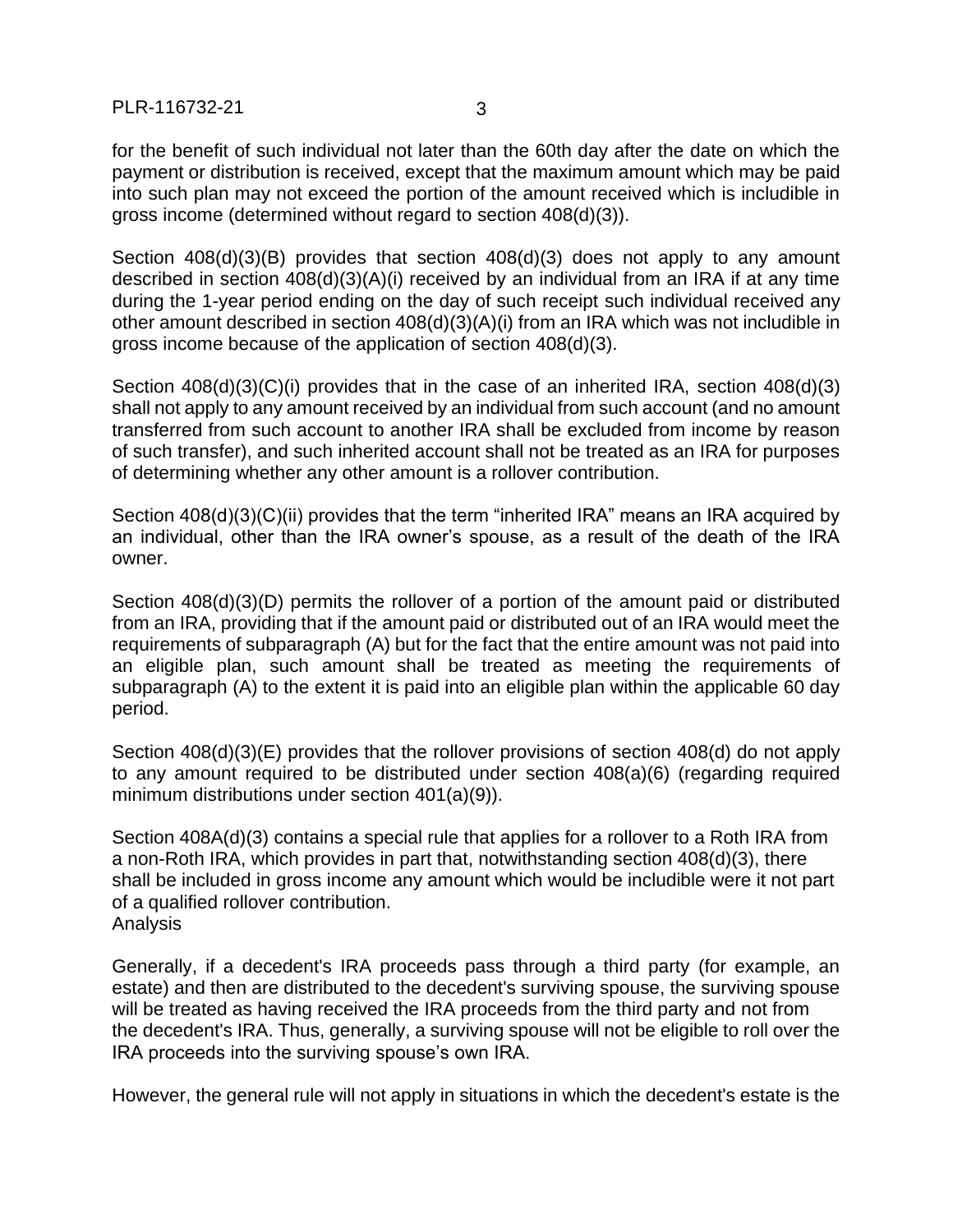beneficiary of a decedent's IRA proceeds, and the decedent's surviving spouse is the sole administrator of the estate and the sole beneficiary of the IRA proceeds that pass through the estate. Under these circumstances no third party can prevent the surviving spouse from receiving the proceeds of the IRA and from rolling over the proceeds into the surviving spouse's own IRA.

Under the facts presented, the IRA X account balance remaining at Decedent A's death is payable to Decedent A's estate under the terms of Decedent A's will. Taxpayer B, Decedent A's surviving spouse, is the sole administrator of Decedent A's estate (Estate E) and the sole residuary beneficiary under Decedent A's will. As administrator, Taxpayer B can cause the IRA X proceeds to be paid to Estate E and then to Taxpayer B as Estate E's residual beneficiary. Accordingly, for purposes of section 408(d)(3)(A), Taxpayer B is effectively the individual for whose benefit IRA X is maintained. Thus, if Taxpayer B receives the IRA X proceeds, Taxpayer B may roll over the proceeds (other than any amounts required to be distributed in accordance with the required minimum distribution rules of section 401(a)(9)) into one or more IRAs set up and maintained in Taxpayer B's name, provided that all other applicable rules of section 408(d)(3) are satisfied.

Therefore, with respect to your first ruling request, the IRA X proceeds that are paid to Estate E and then received by Taxpayer B and timely rolled over to an IRA or IRAs set up and maintained in Taxpayer B's name may be treated as paid or distributed to Taxpayer B under sections 408(d)(1) and (d)(3).

With respect to your second ruling request, Taxpayer B is the surviving spouse of Decedent A. Therefore, IRA X is not treated as an inherited IRA for purposes of section 408(d)(3).

With respect to your third ruling request, as concluded above, Taxpayer B may roll over the IRA X proceeds paid to Estate E and then received by Taxpayer B to an IRA or IRAs set up and maintained in Taxpayer B's name, provided that the rollover occurs no later than the 60th day after the day the proceeds are paid to Estate E.

With respect to your fourth ruling request, except in the case of a rollover to a Roth IRA, Taxpayer B will not be required to include in Taxpayer B's gross income any portion of the IRA X proceeds timely rolled over to an IRA set up and maintained in Taxpayer B's name.

Rulings

Thus, with respect to your ruling requests, we conclude as follows:

1. Taxpayer B will be treated for purposes of section 408(d)(1) and (d)(3) as the payee or distributee of the proceeds from IRA X.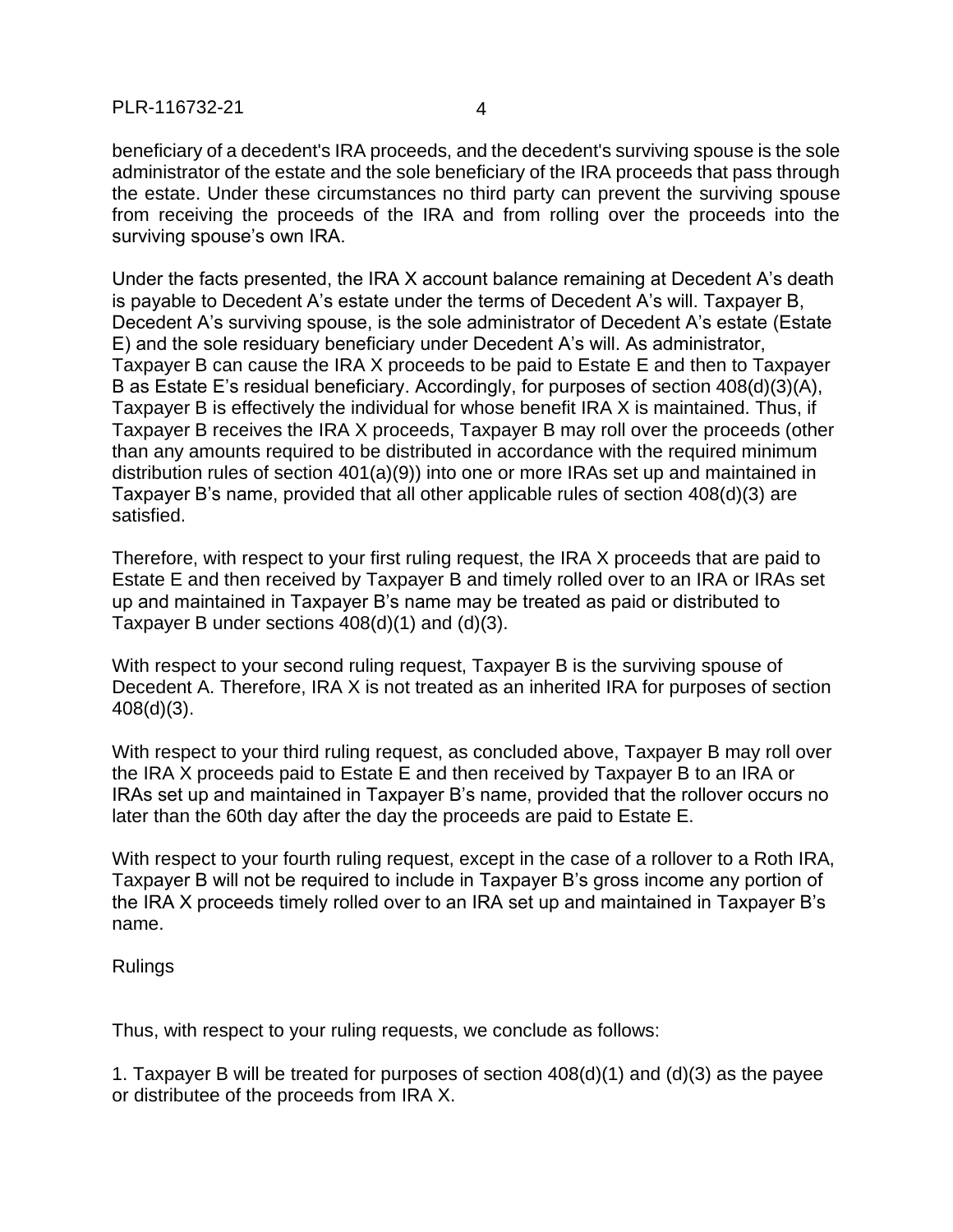2. IRA X will not be treated as an inherited IRA, within the meaning of section 408(d)(3)(C), with respect to Taxpayer B.

3. Taxpayer B will be eligible to roll over the proceeds from IRA X into an IRA or IRAs set up and maintained in Taxpayer B's name, as long as the rollover occurs no later than the 60th day after the date the proceeds are paid to Estate E.

4. Except in the case of a rollover to a Roth IRA, Taxpayer B will not be required to include in Taxpayer B's gross income any portion of the IRA X proceeds timely rolled over to an IRA set up and maintained in Taxpayer B's name.

This letter assumes that IRA X has satisfied the requirements of section 408 at all relevant times. It also assumes that the rollover IRA or IRAs set up by Taxpayer B will satisfy the requirements of section 408 at all relevant times.

The rulings contained in this letter are based upon information and representations submitted by Taxpayer B and accompanied by a penalties of perjury statement executed by Taxpayer B, as specified in Rev. Proc. 2021-1, 2021-1 I.R.B. 1, § 7.01(16)(b). This office has not verified any of the material submitted in support of the request for ruling, and such material is subject to verification on examination. The Associate office will revoke or modify a letter ruling and apply the revocation retroactively if there has been a misstatement or omission of controlling facts; the facts at the time of the transaction are materially different from the controlling facts on which the ruling was based; or, in the case of a transaction involving a continuing action or series of actions, the controlling facts change during the course of the transaction. See Rev. Proc. 2021-1, § 11.05.

Except as expressly provided above, no opinion is expressed or implied concerning the federal income tax consequences of any other aspects of any transaction or item of income described in this letter ruling.

This letter is directed only to the taxpayer requesting it. Section 6110(k)(3) provides that it may not be used or cited as precedent.